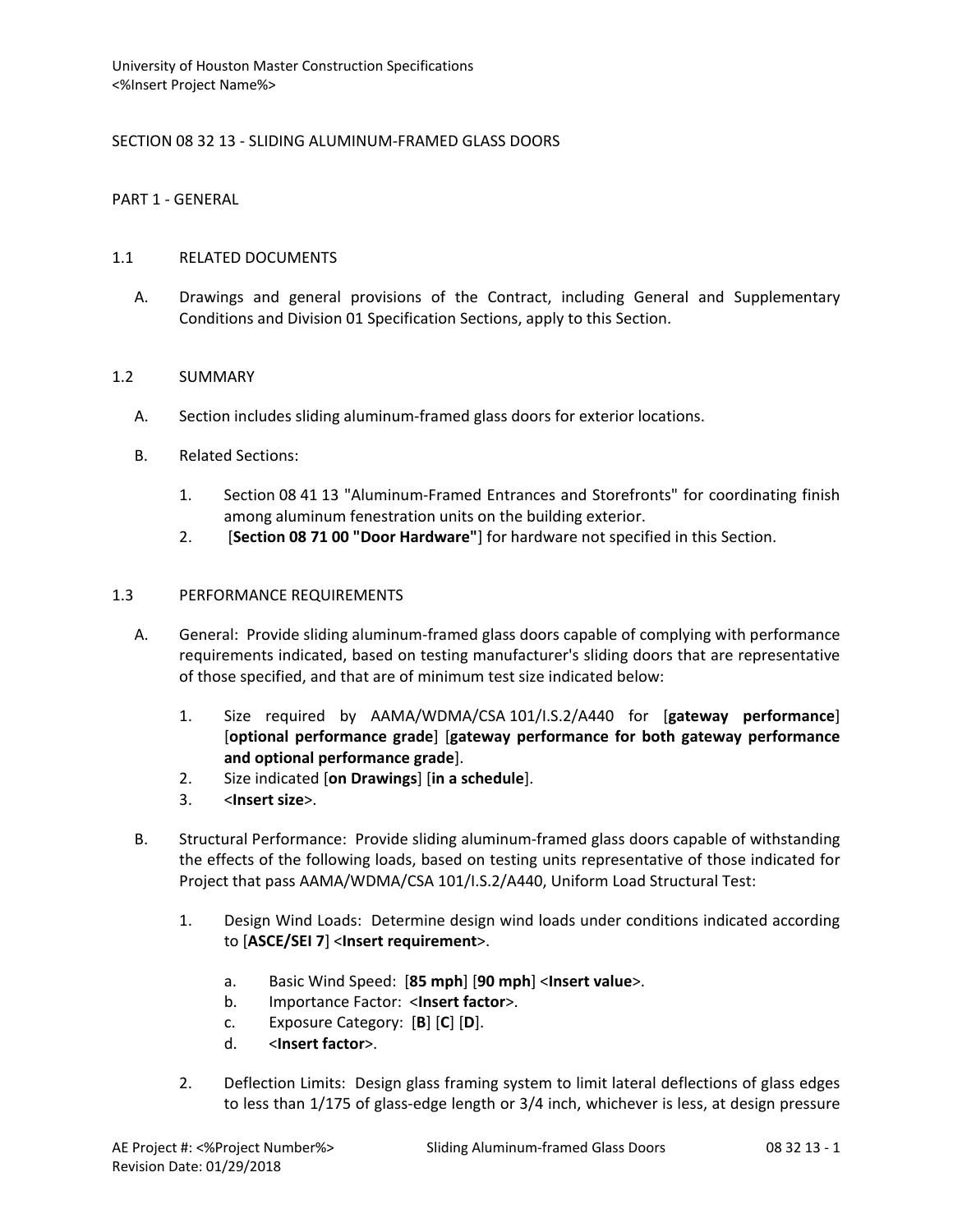> based on testing performed according to AAMA/WDMA/CSA 101/I.S.2/A440, Uniform Load Deflection Test, or structural computations.

- C. Windborne-Debris Resistance: Provide sliding aluminum-framed glass doors capable of resisting impact from windborne debris, based on the pass/fail criteria as determined from testing sliding aluminum-frames glass doors identical to those specified, according to [**ASTM E 1886 and testing information in ASTM E 1996**] [**or**] [**AAMA 506**] <**Insert test method**> and requirements of authorities having jurisdiction.
- D. Thermal Movements: Allow for thermal movements from ambient and surface temperature changes. Base calculations on surface temperatures of materials due to both solar heat gain and nighttime-sky heat loss.
	- 1. Temperature Change (Range): [**120 deg F, ambient; 180 deg F**] <**Insert temperature range**>, material surfaces.

## 1.4 ACTION SUBMITTALS

- A. Product Data: For each type of product indicated. Include construction details, material descriptions, fabrication methods, dimensions of individual components and profiles, hardware, finishes, and operating instructions.
- B. Shop Drawings: For sliding aluminum-framed glass doors. Include plans, elevations, sections, details, hardware, attachments to other work, operational clearances, and the following:
	- 1. Mullion details for fenestration combinations including reinforcement and stiffeners.
	- 2. Joinery details.
	- 3. Expansion provisions.
	- 4. Flashing and drainage details.
	- 5. Weather-stripping details.
	- 6. Thermal-break details.
	- 7. Glazing details.
	- 8. Accessories.
- C. Samples for Initial Selection: For each type of sliding aluminum-framed glass door indicated.
	- 1. Include similar Samples of hardware and accessories involving color selection.
- D. Samples for Verification: For sliding aluminum-framed glass doors and components required, prepared on Samples of size indicated below:
	- 1. Main Framing Member: 12-inch- long section with[ **weather stripping,**] glazing bead and factory-applied color finish.
	- 2. Hardware: Full-size units with factory-applied finish.
	- 3. <**Insert component**>: <**Insert description**>.
- E. Delegated-Design Submittal: For sliding aluminum-framed glass doors indicated to comply with performance requirements and design criteria, including analysis data signed and sealed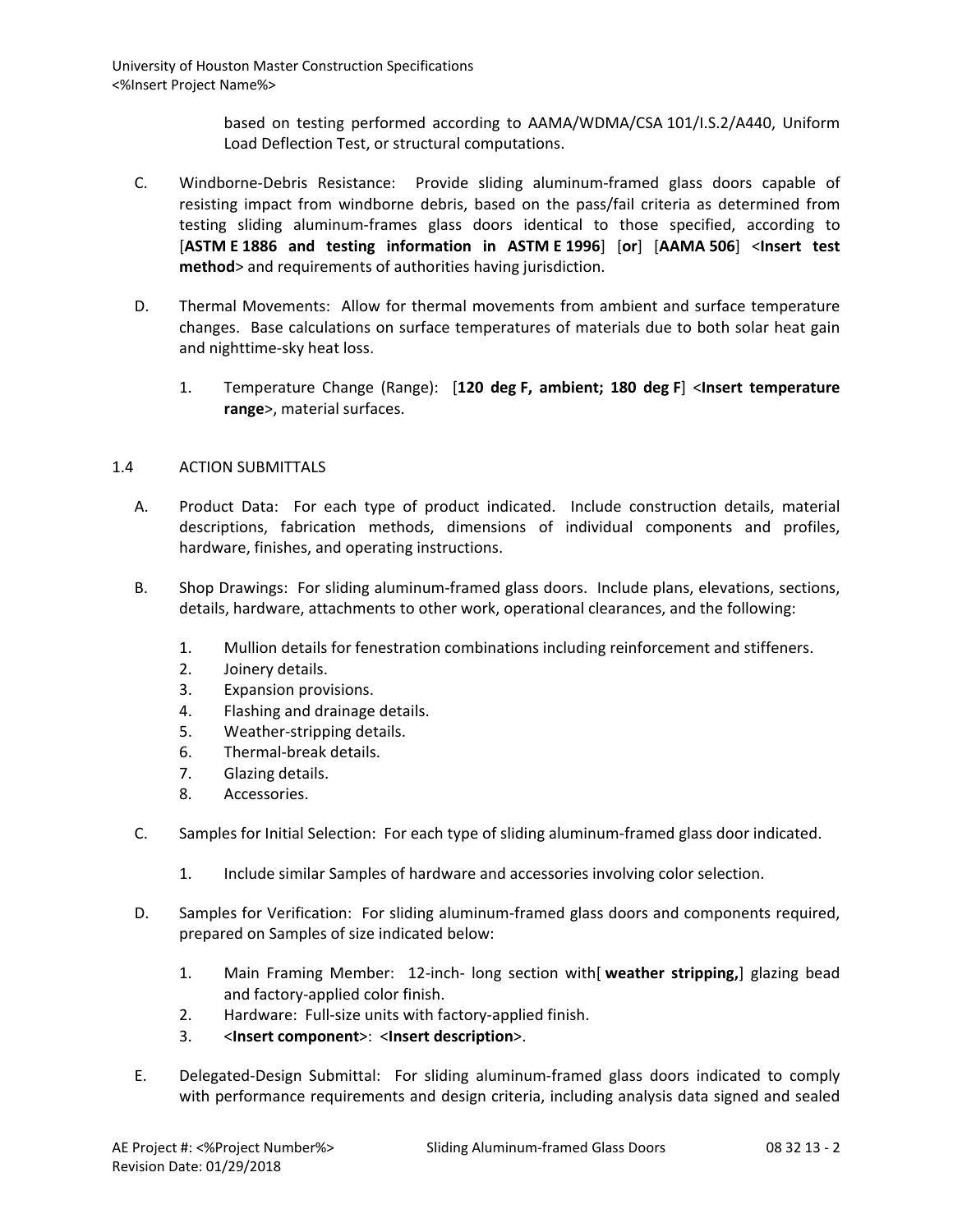> by the qualified professional engineer responsible for their preparation and used to determine the following:

- 1. Structural test pressures and design pressures from wind loads indicated.
- 2. Deflection limitations of glass framing systems.

### 1.5 INFORMATIONAL SUBMITTALS

- A. Qualification Data: For qualified [**Installer**] [**manufacturer**] [**professional engineer**] [**and**] [**testing agency**].
- B. Product Test Reports: Based on evaluation of comprehensive tests performed[ **within the last four years**] by a qualified testing agency, for each class, grade, and size of sliding aluminumframed glass door.[ **Test results based on use of downsized test doors will not be accepted.**]
- C. Field quality-control reports.
- D. Warranty: Sample of special warranty.

### 1.6 CLOSEOUT SUBMITTALS

A. Maintenance Data: For[ **finishes,**] weather stripping, operable panels, and operating hardware to include in maintenance manuals.

## 1.7 QUALITY ASSURANCE

- A. Manufacturer Qualifications: A manufacturer capable of fabricating sliding aluminum-framed glass doors that meet or exceed performance requirements indicated and of documenting this performance by inclusion in lists and by labels, test reports, and calculations.
- B. Installer Qualifications: An installer acceptable to sliding door manufacturer for installation of units required for this Project.
	- 1. Installer's responsibilities include providing professional engineering services needed to assume engineering responsibility including preparation of data for sliding aluminumframed glass doors, including Shop Drawings and Designated-Design Submittal, based on testing and engineering analysis of manufacturer's standard units in assemblies similar to those indicated for this Project.
- C. Source Limitations: Obtain sliding aluminum-framed glass doors from single source from single manufacturer.
- D. Product Options: Information on Drawings and in Specifications establishes requirements for aesthetic effects and performance characteristics of sliding aluminum-framed glass doors. Aesthetic effects are indicated by dimensions, arrangements, alignment, and profiles of components and assemblies as they relate to sightlines, to one another, and to adjoining construction. Performance characteristics are indicated by criteria subject to verification by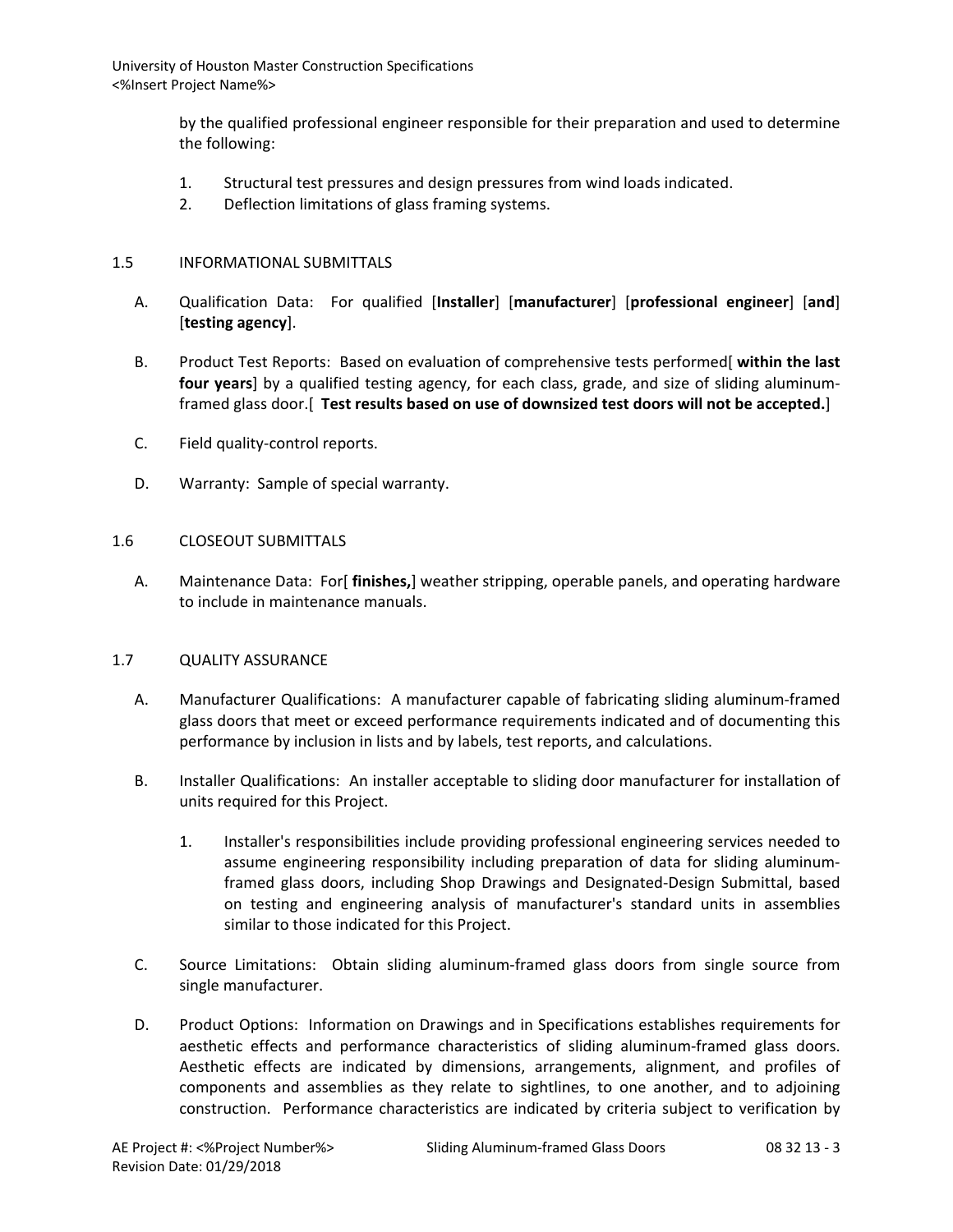one or more methods including preconstruction testing, field testing, and in-service performance.

- E. Product Options: Drawings indicate size, profiles, and dimensional requirements of sliding aluminum-framed glass doors and are based on the specific system indicated. Refer to Section 01 60 00 "Product Requirements." Do not modify size and dimensional requirements.
	- 1. Do not modify intended aesthetic effects, as judged solely by Architect, except with Architect's approval. If modifications are proposed, submit comprehensive explanatory data to Architect for review.
- F. Fenestration Standard: Comply with AAMA/WDMA/CSA 101/I.S.2/A440, "Standard/Specification for Windows, Doors, and Unit Skylights," for minimum standards of performance, materials, components, accessories, and fabrication. Comply with more stringent requirements if indicated.
	- 1. Provide [**AAMA**] [**WDMA**]-certified, sliding aluminum-framed glass doors with an attached label.
- G. Safety Glass: Category II materials complying with testing requirements in 16 CFR 1201.
	- 1. Subject to compliance with requirements, permanently mark safety glass with certification label of the SGCC or another certification agency acceptable to authorities having jurisdiction.
- H. Glazing Publications: Comply with published recommendations of glass manufacturers and with GANA's "Glazing Manual" unless more stringent requirements are indicated.
- I. Mockups: Build mockups to verify selections made under sample submittals and to demonstrate aesthetic effects and set quality standards for materials and execution.
	- 1. Build mockup for type(s) of sliding aluminum-framed glass door(s) indicated, in location(s) shown on Drawings.
- J. Preinstallation Conference: Conduct conference at [**Project site**] <**Insert location**>.

## 1.8 PROJECT CONDITIONS

A. Field Measurements: Verify actual dimensions of sliding aluminum-framed glass door openings by field measurements before fabrication.

## 1.9 WARRANTY

- A. Special Warranty: Manufacturer's standard form in which manufacturer agrees to repair or replace components of sliding aluminum-framed glass doors that fail in materials or workmanship within specified warranty period.
	- 1. Failures include, but are not limited to, the following: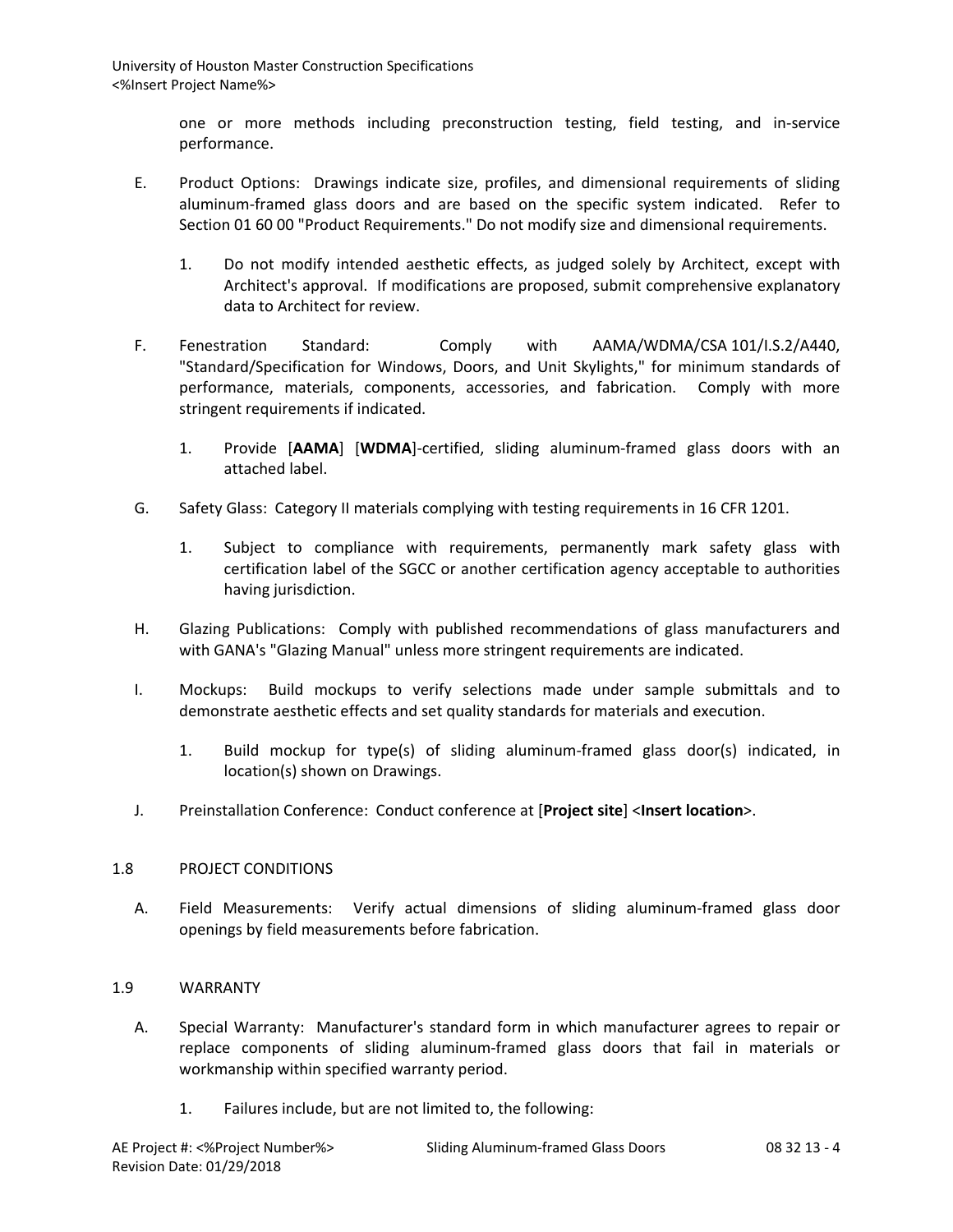- a. Failure to meet performance requirements.
- b. Structural failures including excessive deflection.
- c. Water leakage or air infiltration.
- d. Faulty operation of movable sash and hardware.
- e. Deterioration of metals, metal finishes, and other materials beyond normal weathering.
- f. Deterioration of insulating glass[ **and laminated glass**] as defined in Section 08 80 00 "Glazing."
- g. <**Insert failure modes**>.
- 2. Warranty Period:
	- a. Sliding Door: [**Three**] [**Five**] <**Insert number**> years from date of Substantial Completion.
	- b. Glazing: [**10**] [**20**] <**Insert number**> years from date of Substantial Completion.
	- c. Metal Finish: [**Five**] [**10**] [**15**] <**Insert number**> years from date of Substantial Completion.

#### PART 2 - PRODUCTS

#### 2.1 MANUFACTURERS

- A. [Basis-of-Design Product:](http://www.specagent.com/LookUp/?ulid=16&mf=04&src=wd) Subject to compliance with requirements, provide AA 3900 Thermal, by Kawneer North America, or a comparable product by one of the following:
	- 1. [Arcadia Architectural Products, Inc.](http://www.specagent.com/LookUp/?uid=123456811497&mf=04&src=wd), Series 5500 Thermal.
	- 2. [EFCO Corporation,](http://www.specagent.com/LookUp/?uid=123456789461&mf=04&src=wd) Series 5XPT Thermal.
	- 3. Substitutions: See Section 01 25 00 Substitution Procedures.

#### 2.2 MATERIALS

- A. Aluminum Extrusions: Provide alloy and temper recommended by sliding aluminum-framed glass door manufacturer for strength, corrosion resistance, and application of required finish. Comply with AAMA/WDMA/CSA 101/I.S.2/A440.
- B. Fasteners: Provide fasteners of aluminum, nonmagnetic stainless steel, or other materials warranted by manufacturer to be noncorrosive for SC 3 severe service conditions and compatible with members, trim, hardware, anchors, and other components of sliding aluminum-framed glass doors. Comply with AAMA/WDMA/CSA 101/I.S.2/A440.
	- 1. Exposed Fasteners: Unless unavoidable for applying hardware, do not use exposed fasteners. For application of hardware, use fasteners that match finish of member or hardware being fastened, as appropriate.
- C. Anchors, Clips, and Accessories: Provide anchors, clips, and accessories of aluminum, nonmagnetic stainless steel, or zinc-coated steel or iron for sliding aluminum-framed glass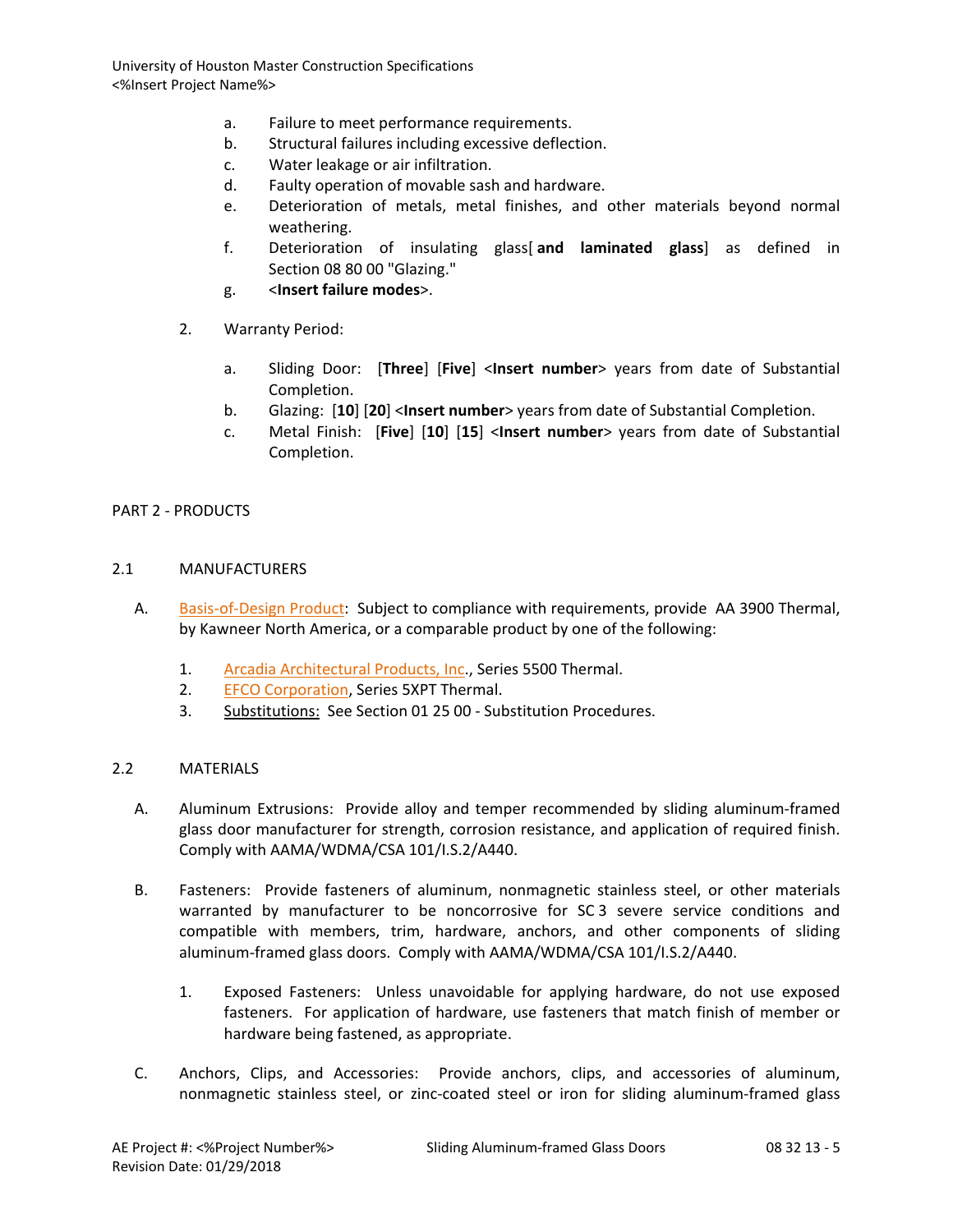doors, complying with ASTM B 456 or ASTM B 633 for SC 3 severe service conditions; provide sufficient strength to withstand design pressure indicated.

- D. Reinforcing Members: Provide aluminum, nonmagnetic stainless steel, or nickel/chromeplated steel reinforcing members that are noncorrosive for SC 3 severe service conditions and that comply with AAMA/WDMA/CSA 101/I.S.2/A440; provide sufficient strength to withstand design pressure indicated.
- E. Compression-Type Weather Stripping: Provide compressible weather stripping designed for permanently resilient sealing under bumper or wiper action, and completely concealed when sliding aluminum-framed glass door is closed.
	- 1. Weather-Stripping Material: Closed-cell elastomeric, preformed gaskets complying with ASTM C 509.
	- 2. Weather-Stripping Material: Dense elastomeric gaskets complying with ASTM C 864.
	- 3. Weather-Stripping Material: Manufacturer's standard system and materials complying with AAMA/WDMA/CSA 101/I.S.2/A440.
- F. Sliding-Type Weather Stripping: Provide woven-pile weather stripping of wool, polypropylene, or nylon pile and resin-impregnated backing fabric. Comply with AAMA 701.
	- 1. Weather Seals: Provide weather stripping with integral barrier fin or fins of semirigid, polypropylene sheet or polypropylene-coated material. Comply with AAMA 702.
- G. Sealant: For sealants required within fabricated sliding doors, provide sliding aluminumframed glass door manufacturer's standard, permanently elastic, nonshrinking, and nonmigrating type recommended by sealant manufacturer for joint size and movement.

# 2.3 SLIDING DOOR <**Insert drawing designation**>

- A. AAMA/WDMA/CSA Performance Requirements: Provide sliding aluminum-framed glass doors of performance indicated that comply with AAMA/WDMA/CSA 101/I.S.2/A440[ **unless more stringent performance requirements are indicated**].
	- 1. Performance Class and Grade: R[**15**] [**20**] [**25**] <**Insert grade**>.
	- 2. Performance Class and Grade: LC[**25**] [**30**] [**35**] <**Insert grade**>.
	- 3. Performance Class and Grade: C[**30**] [**35**] [**40**] <**Insert grade**>.
	- 4. Performance Class and Grade: HC[**40**] [**45**] [**50**] <**Insert grade**>.
	- 5. Performance Class and Grade: AW[**40**] [**45**] [**50**] <**Insert grade**>.
	- 6. Performance Class and Grade: As indicated.
	- 7. Performance Class: [**R**] [**LC**] [**C**] [**HC**] [**AW**].
- B. Condensation Resistance: Provide sliding aluminum-framed glass doors with a minimum [**CRF when tested according to AAMA 1503**] [**CR determined according to NFRC 500**] of [**45**] [**52**] <**Insert value**>.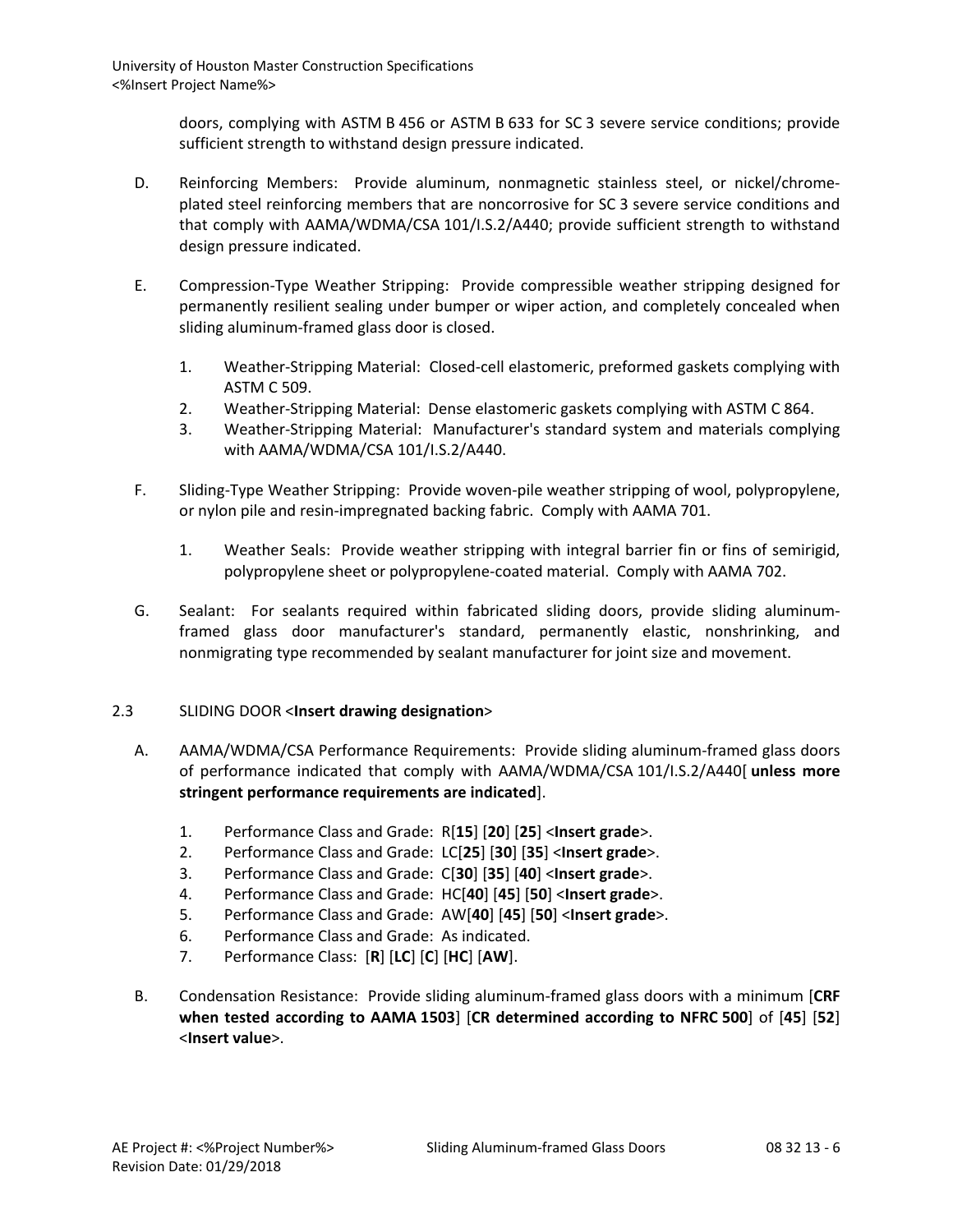- C. Thermal Transmittance: Provide sliding aluminum-framed glass doors with a maximum whole fenestration product U-factor indicated, when [**tested according to AAMA 1503**] [**determined according to ASTM E 1423**] [**determined according to NFRC 100**].
	- 1. U-Factor: [**0.35**] [**0.40**] [**0.65**] <**Insert value appropriate to system of measure**> Btu/sq. ft. x h x deg F.
- D. Solar Heat-Gain Coefficient (SHGC): Provide sliding aluminum-framed glass doors with a whole-fenestration product SHGC maximum of [**0.40**] [**0.55**] <**Insert value**>, determined according to NFRC 200.
- E. Acoustical Performance: Provide sliding aluminum-framed glass doors with an [**STC**] [**OITC**] rating of [**29**] [**34**] <**Insert value**> when tested according to and determined by [**ASTM E 90 and ASTM E 413**] [**ASTM E 1425 and ASTM E 1332**], respectively.
- F. Air Leakage Resistance: Maximum rate not more than indicated when tested according to AAMA/WDMA/CSA 101/I.S.2/A440, Air Leakage Resistance Test.
	- 1. Maximum Rate: 0.3 cfm/sq. ft. of area at an inward test pressure of 1.6 lbf/sq. ft..
	- 2. Maximum Rate: 0.3 cfm/sq. ft. of area at an inward test pressure of 6.2 lbf/sq. ft..
	- 3. Maximum Rate: <**Insert rate and test pressure**>.
- G. Water Penetration Resistance: No water leakage as defined in the AAMA/WDMA/CSA referenced test methods at a water test pressure equaling that indicated, when tested according to AAMA/WDMA/CSA 101/I.S.2/A440, Water Penetration Resistance Test.
	- 1. Test Pressure: 15 percent of positive design pressure, but not less than 2.9 lbf/sq. ft. or more than 12 lbf/sq. ft..
	- 2. Test Pressure: 20 percent of positive design pressure, but not more than 12 lbf/sq. ft..
	- 3. Test Pressure: <**Insert percent and pressure**>.
- H. Forced-Entry Resistance: Comply with Performance Grade [**10**] <**Insert performance grade**> requirements when tested according to ASTM F 842.
- I. Life-Cycle Testing: Tested according to and complying with AAMA/WDMA/CSA 101/I.S.2/A440.
- J. Operating Force and Auxiliary (Durability) Tests: Tested according to and complying with AAMA/WDMA/CSA 101/I.S.2/A440.
- 2.4 GLAZING
	- A. Glass and Glazing System: Comply with Section 08 80 00 "Glazing" for safety glass, insulatingglass units, laminated glass, and glazing requirements applicable to glazed sliding aluminumframed glass doors.
	- B. Glass <**Insert drawing designation**>: Comply with Section 08 80 00 "Glazing" for requirements applicable to safety glazing, insulating-glass units, and laminated glass units.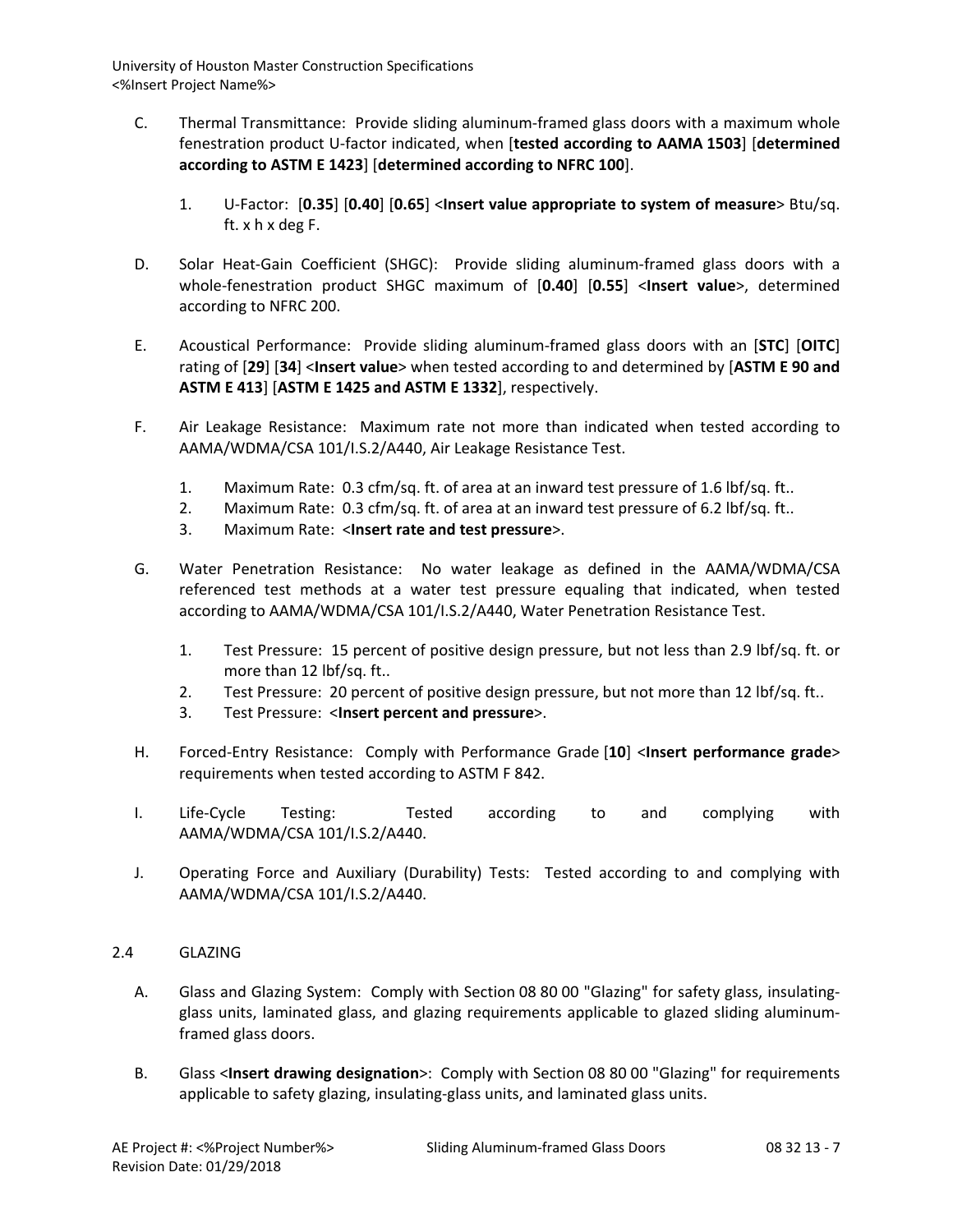- 1. Clear, insulating-glass units.
- 2. Clear, insulating-glass units, with low-E coating pyrolytic on second surface or sputtered on second or third surface.
- 3. Clear, insulating-glass units, argon gas filled, with low-E coating pyrolytic on second surface or sputtered on second or third surface.
- 4. Clear, insulating-glass units; outer lite consisting of laminated glass unit with PVB interlayer for windborne-debris resistance.
- 5. Clear, insulating-glass units, with low-E coating pyrolytic on second surface or sputtered on second or third surface; outer lite consisting of laminated glass unit with PVB interlayer for windborne-debris resistance.
- 6. Monolithic laminated glass unit, with PVB interlayer, complying with windborne-debris resistance.
- 7. <**Insert glass type, description, and performance requirements**>.
- C. Glazing System: [**Manufacturer's standard factory-glazing system that produces weathertight seal.**] [**Manufacturer's standard factory-glazing system that produces weathertight seal and complies with requirements for windborne-debris resistance.**] [**Manufacturer's standard factory-glazing system as indicated in Section 08 80 00 "Glazing."**] <**Insert glazing requirements.**>

## 2.5 HARDWARE

- A. General: Provide manufacturer's standard hardware, fabricated from a corrosion-resistant material compatible with aluminum complying with AAMA 907 and designed to smoothly operate, tightly close, and securely lock sliding aluminum-framed glass doors. Do not use aluminum in frictional contact with other metals. Where exposed, provide [**solid bronze**] [**extruded, cast, or wrought aluminum**] [**die-cast zinc with special coating finish**] [**or**] [**nonmagnetic stainless steel**].
	- 1. Hardware Finish: [**Manufacturer's standard**] [**Match aluminum appearance**] <**Insert finish**>.
- B. Roller Assemblies: Provide movable panels with adjustable-height roller assemblies, complying with AAMA 906, consisting of self-lubricating, dual tandem [**nylon**] [**steel**] [**stainless-steel**] [**manufacturer's standard nylon or steel**] ball-bearing rollers; with two roller assemblies per panel.
- C. Threshold and Sill Cap/Track: Provide extruded-aluminum threshold and track of thickness, dimensions, and profile indicated; designed to comply with performance requirements indicated[ **and to drain to the exterior**]; with manufacturer's standard finish.
	- 1. Low-Profile Floor Track: ADA-ABA compliant.
- D. Door Pulls: Provide manufacturer's standard extruded-aluminum pull grips.
- E. Lock: Install manufacturer's keyed cylinder lock and [**multipoint** ]locking device on each movable panel, lockable from the inside [**only**] [**and outside**]. Adjust locking device to allow unobstructed movement of the panel across adjacent panel in the direction indicated.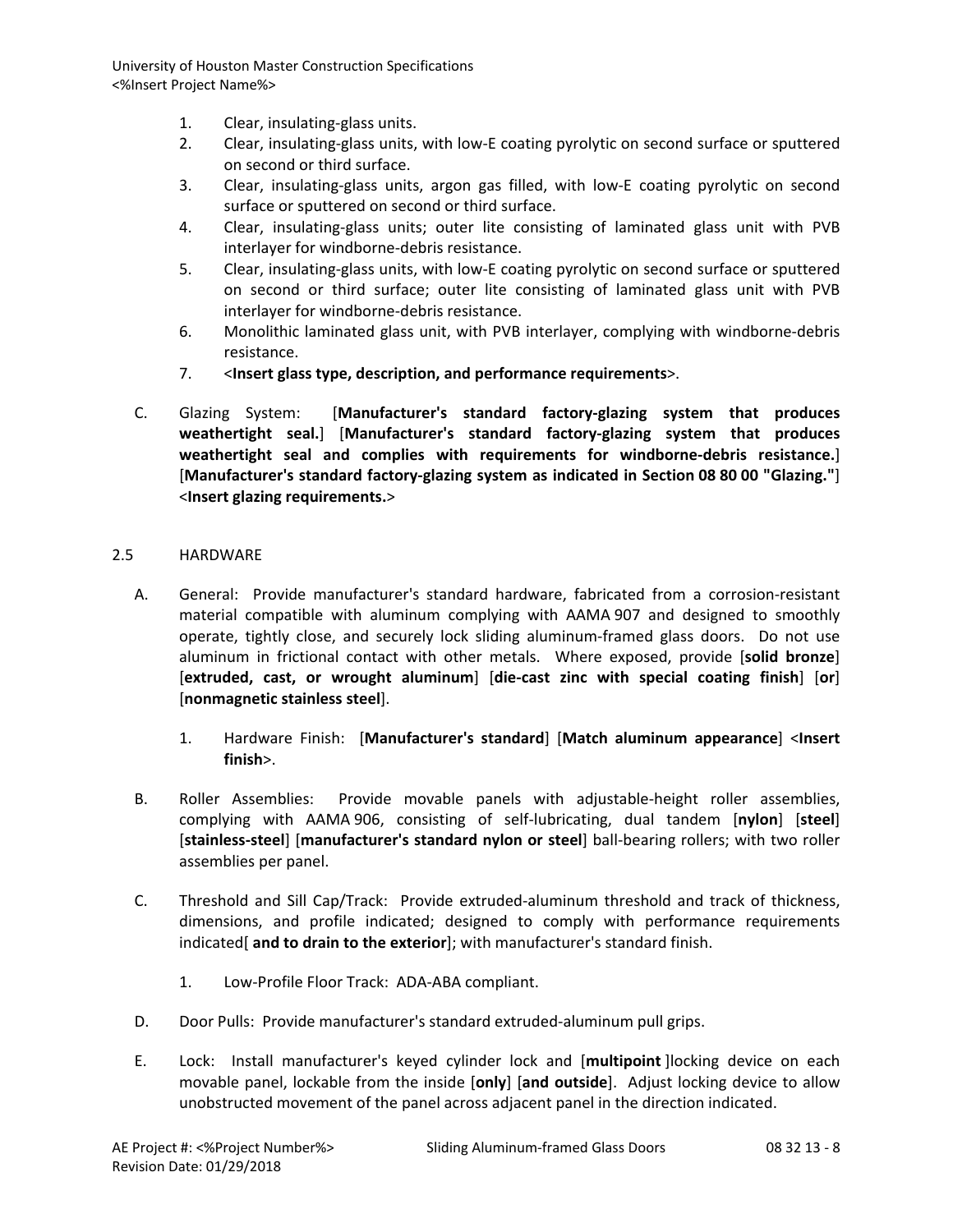> 1. Keying System: [**All cylinders keyed alike**] [**Keyed to match other building entrances**] <**Insert instructions**>.

### 2.6 INSECT SCREENS

- A. General: Design sliding aluminum-framed glass doors and hardware to accommodate screens in a tight-fitting, removable arrangement, with a minimum of exposed fasteners and latches. Fabricate insect screens to fully integrate with door frame. Locate screens on the [**inside**] [**outside**] of door and provide for each operable door panel. Comply with SMA 1201.
- B. Insect Screen Frames: Manufacturer's standard [**extruded-aluminum**] [**or**] [**formed-tubularaluminum**] members, with mitered or coped joints, concealed fasteners, adjustable rollers, and removable PVC or PE spline/anchor concealing edge of mesh.
	- 1. Finish: [**Anodized aluminum**] [**Baked-on organic coating**] in manufacturer's standard color.
	- 2. Finish: [**Anodized aluminum**] [**Baked-on organic coating**] in color selected by Architect from manufacturer's full range.
	- 3. Finish: Manufacturer's standard.
- C. Glass-Fiber Mesh Fabric: ASTM D 3656, [**18-by-14 or 18-by-16**] [**20-by-20 or 20-by-30**] count per sq. in. mesh of PVC-coated, glass-fiber threads; woven and fused to form a fabric mesh resistant to corrosion, shrinkage, stretch, impact damage, and weather deterioration.
	- 1. Mesh Color: [**Charcoal gray**] [**Silver gray**] [**Aquamarine**] <**Insert color**>.
- D. Aluminum Wire Fabric: 18-by-16 count per sq. in. mesh of 0.011-inch- diameter, coated aluminum wire.
	- 1. Wire-Fabric Finish: [**Natural bright**] [**Charcoal gray**] [**Black**].

## E. Hardware: [**Extruded, cast, or wrought aluminum**] [**die-cast zinc with special coating finish**] [**cadmium-plated steel**] [**zinc-plated steel**] [**or**] [**nonmagnetic stainless steel**].

1. Lock: Manufacturer's standard pull and keyless locking device on each movable panel, lockable from inside only. Adjust locking device to allow unobstructed movement of panel across adjacent panel in direction indicated.

## 2.7 FABRICATION

- A. Fabricate sliding aluminum-framed glass doors in sizes indicated. Include a complete system for assembling components and anchoring doors.
- B. Fabricate sliding aluminum-framed glass doors that are reglazable without dismantling panel framing.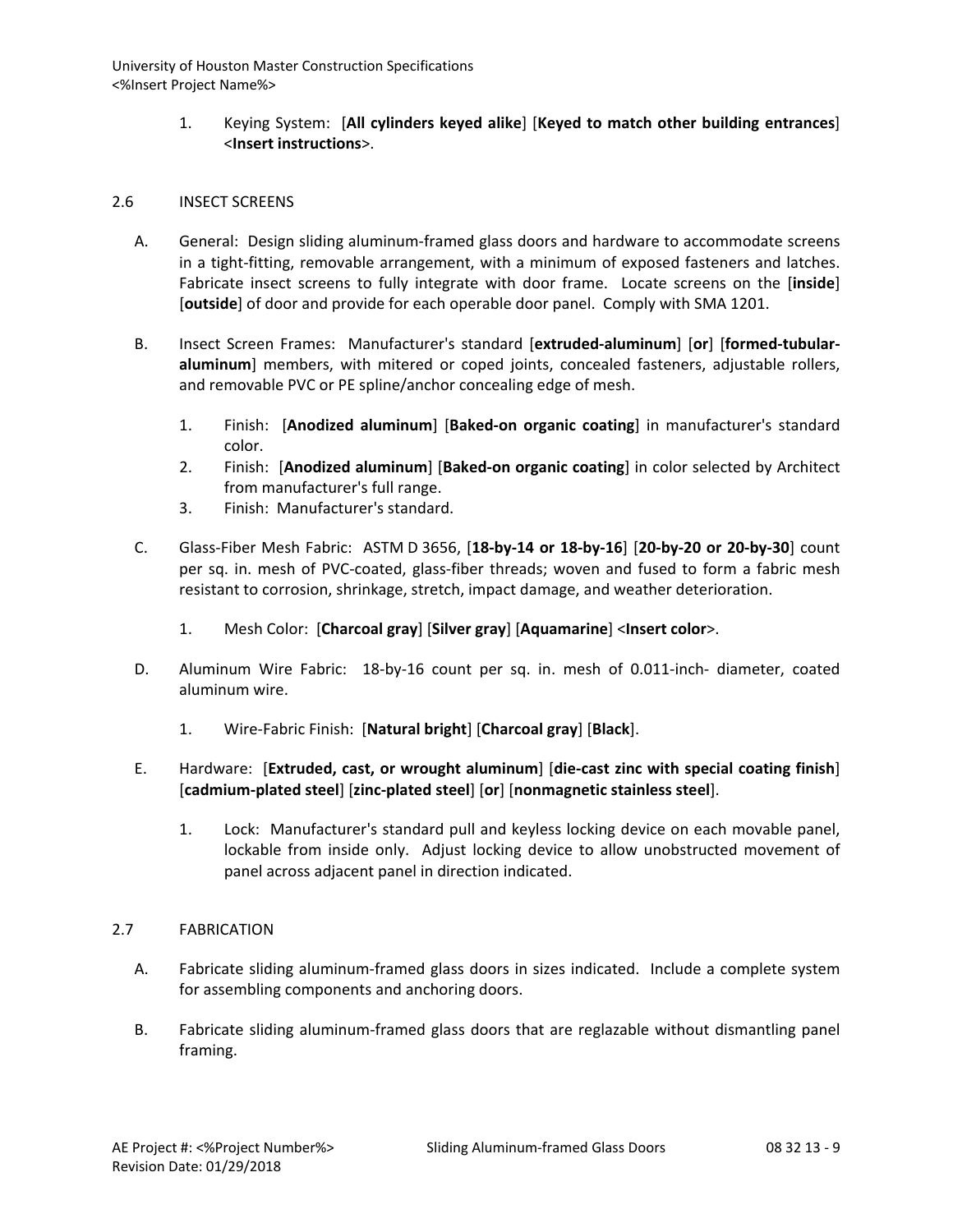- C. Thermally Improved Construction: Fabricate sliding aluminum-framed glass doors with an integral, concealed, low-conductance thermal barrier; locate between exterior materials and door members exposed on interior side, and in a manner that eliminates direct metal-to-metal contact.
	- 1. Provide thermal-break construction that has been in use for not less than three years and has been tested to demonstrate resistance to thermal conductance and condensation and to show adequate strength and security of glass retention.
	- 2. Provide thermal barriers tested according to AAMA 505; determine the allowable design shear flow per the appendix in AAMA 505.
	- 3. Provide hardware with low conductivity, or provide nonmetallic material for hardware bridging thermal breaks at frame.
- D. Weather Stripping: Provide operable panels with a double row of sliding weather stripping in horizontal rails and [**single-**] [**or**] [**double-**]row weather stripping in meeting or jamb stiles. Provide compression-type weather stripping at the perimeter of each movable panel where sliding-type weather stripping is not appropriate.
	- 1. Provide weather stripping locked into extruded grooves in door panels or frames.
- E. Weep Holes: Provide weep holes and internal drainage passages to conduct infiltrating water to exterior.
- F. Factory-Glazed Fabrication: Glaze sliding aluminum-framed glass doors in the factory where practical and possible for applications indicated. Comply with requirements in Section 08 80 00 "Glazing" and with AAMA/WDMA/CSA 101/I.S.2/A440.
- G. Glazing Stops: Provide snap-on glazing stops coordinated with Section 08 80 00 "Glazing" and with glazing system indicated. Provide glazing stops to match panel frames.

# 2.8 GENERAL FINISH REQUIREMENTS

- A. Comply with NAAMM's "Metal Finishes Manual for Architectural and Metal Products" for recommendations for applying and designating finishes.
- B. Protect mechanical finishes on exposed surfaces from damage by applying a strippable, temporary protective covering before shipping.
- C. Appearance of Finished Work: Noticeable variations in same piece are not acceptable. Variations in appearance of adjoining components are acceptable if they are within the range of approved Samples and are assembled or installed to minimize contrast.

# 2.9 ALUMINUM FINISHES

A. Clear Anodic Finish: AAMA 611, [**AA-M12C22A41, Class I, 0.018 mm**] [**AA-M12C22A31, Class II, 0.010 mm**] or thicker.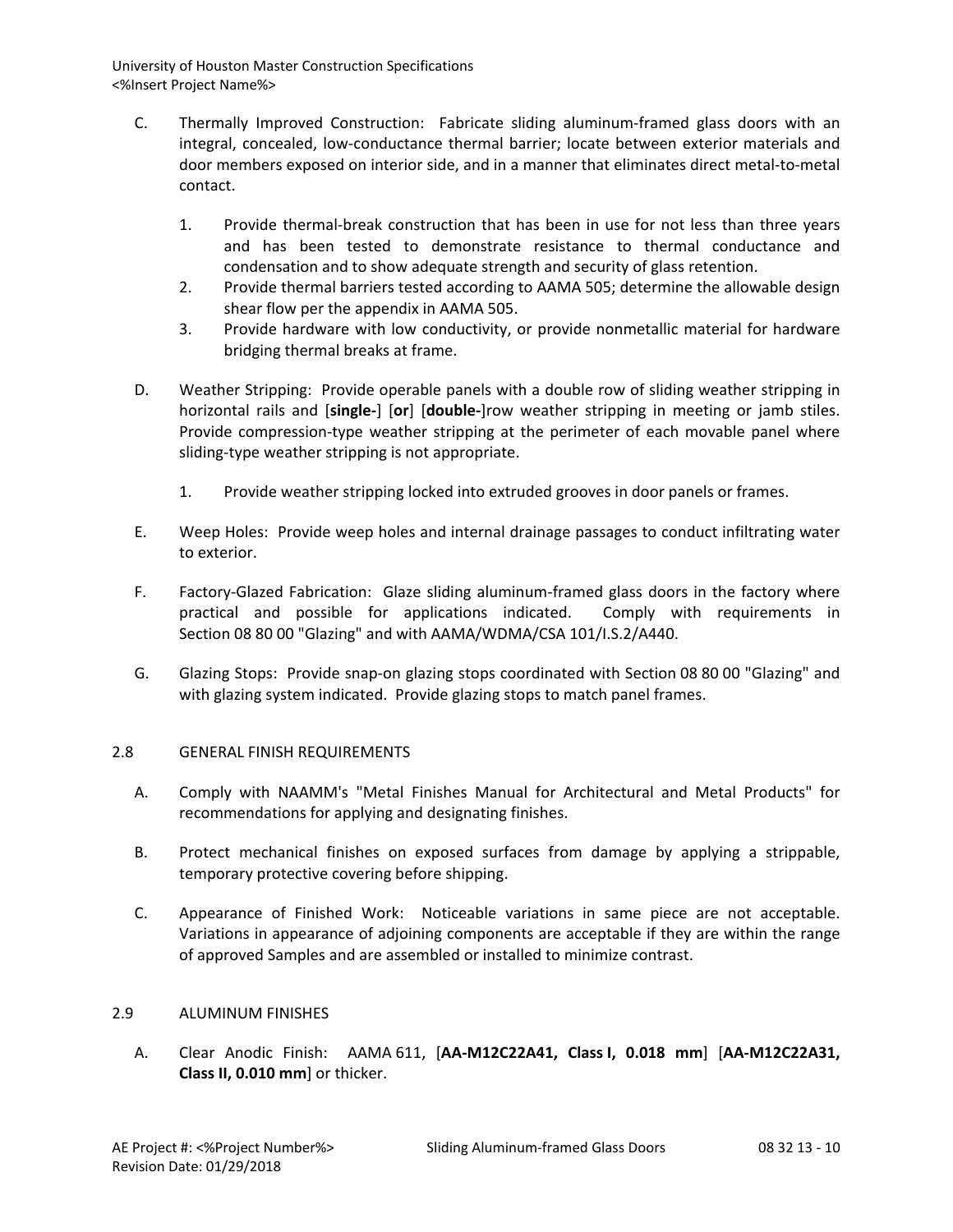- B. Color Anodic Finish: AAMA 611, [**AA-M12C22A42/A44, Class I, 0.018 mm**] [**AA-M12C22A32/A34, Class II, 0.010 mm**] or thicker.
	- 1. Color: [**Light bronze**] [**Medium bronze**] [**Dark bronze**] [**Black**] <**Insert color**>.
	- 2. Color: [**Match Architect's sample**] [**As selected by Architect from full range of industry colors and color densities**].
- C. Baked-Enamel or Powder-Coat Finish: AAMA 2603 except with a minimum dry film thickness of 1.5 mils. Comply with coating manufacturer's written instructions for cleaning, conversion coating, and applying and baking finish.
	- 1. Color and Gloss: [**As indicated by manufacturer's designations**] [**Match Architect's sample**] [**As selected by Architect from manufacturer's full range**] <**Insert color and gloss**>.
- D. High-Performance Organic Finish: Two-coat fluoropolymer finish complying with [**AAMA 2604**] [**AAMA 2605**] and containing not less than [**50**] [**70**] percent PVDF resin by weight in color coat. Prepare, pretreat, and apply coating to exposed metal surfaces to comply with coating and resin manufacturers' written instructions.
	- 1. Color and Gloss: [**As indicated by manufacturer's designations**] [**Match Architect's sample**] [**As selected by Architect from manufacturer's full range**] <**Insert color and gloss**>.
- E. High-Performance Organic Finish: [**Three**] [**Four**]-coat fluoropolymer finish complying with AAMA 2605 and containing not less than [**50**] [**70**] percent PVDF resin by weight in both color coat and clear topcoat. Prepare, pretreat, and apply coating to exposed metal surfaces to comply with coating and resin manufacturers' written instructions.
	- 1. Color and Gloss: [**As indicated by manufacturer's designations**] [**Match Architect's sample**] [**As selected by Architect from manufacturer's full range**] <**Insert color and gloss**>.

## PART 3 - EXECUTION

## 3.1 EXAMINATION

- A. Examine openings, substrates, structural support, anchorage, and conditions, with Installer present, for compliance with requirements for installation tolerances and other conditions affecting performance of work.
	- 1. Masonry Surfaces: Visibly dry and free of excess mortar, sand, and other construction debris.
	- 2. Wood Frame Walls: Dry, clean, sound, well nailed, free of voids, and without offsets at joints. Ensure that nail heads are driven flush with surfaces in opening and within 3 inches of opening.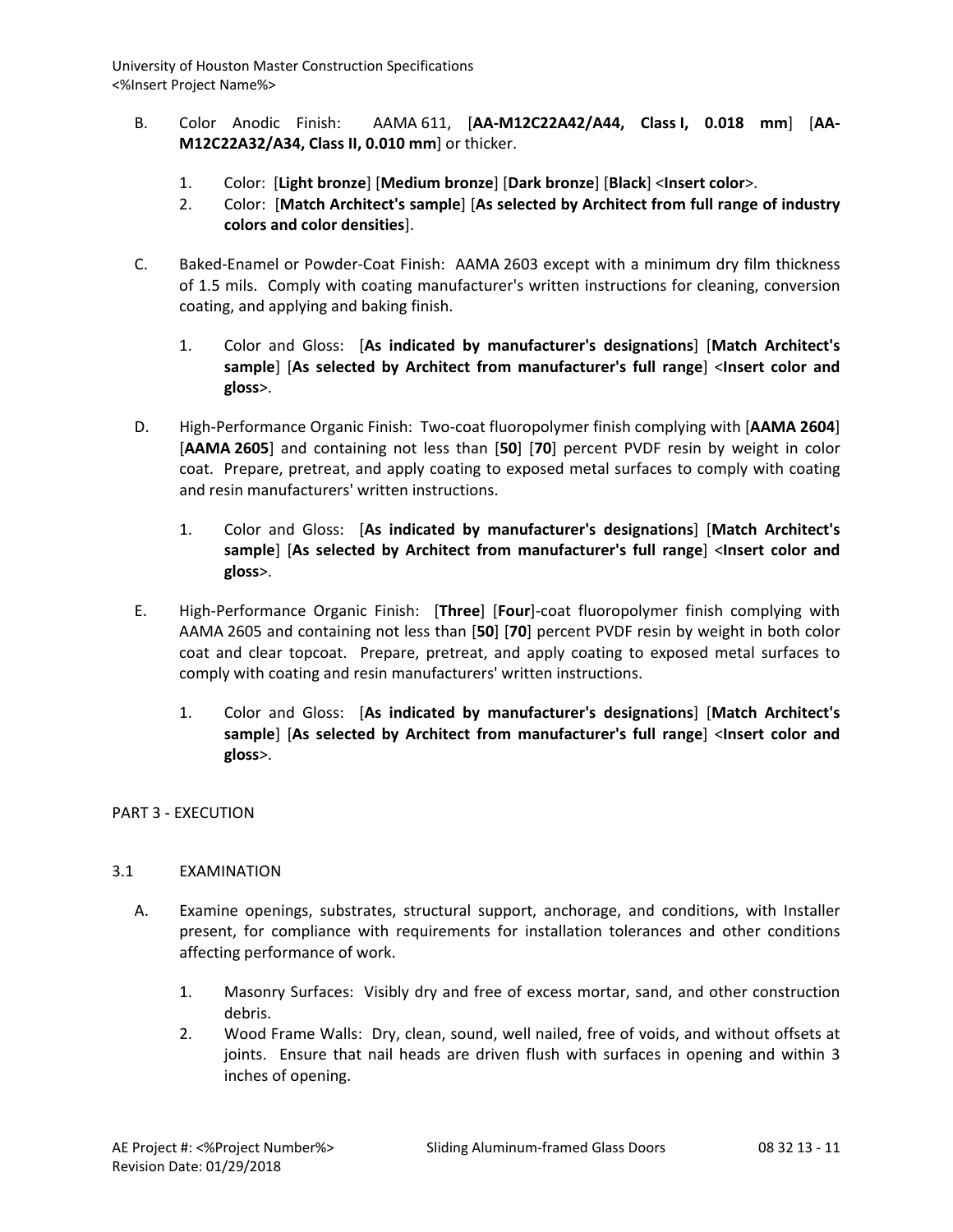- 3. Metal Surfaces: Dry; clean; free of grease, oil, dirt, rust, corrosion, and welding slag; without sharp edges or offsets at joints.
- B. Verify rough opening dimensions, levelness of threshold substrate, and operational clearances.
- C. Examine wall flashings, vapor retarders, water and weather barriers, and other built-in components to ensure a coordinated, weathertight sliding aluminum-framed glass door installation.
- D. Proceed with installation only after unsatisfactory conditions have been corrected.

## 3.2 INSTALLATION

- A. Comply with Drawings, Shop Drawings, and manufacturer's written instructions for installing doors, hardware, accessories, and other components.
- B. Install sliding aluminum-framed glass doors level, plumb, square, true to line, without distortion, warp or rack of frames and panels, or impeding thermal movement, anchored securely in place to structural support, and in proper relation to wall flashing, vapor retarders, air barriers, water/weather barriers, and other adjacent construction.
- C. Set sill members in bed of sealant or with gaskets, as indicated, to provide weathertight construction.
- D. Install sliding aluminum-framed glass doors and components to drain condensation, water penetrating joints, and moisture migrating within doors to the exterior.
- E. Separate aluminum and other corrodible surfaces from sources of corrosion or electrolytic action at points of contact with other materials according to ASTM E 2112, Section 5.12 "Dissimilar Materials."

## 3.3 FIELD QUALITY CONTROL

- A. Testing Agency: [**Owner will engage**] [**Engage**] a qualified testing agency to perform tests and inspections.
- B. Tests and Inspections:
	- 1. Testing Methodology: Testing of sliding aluminum-framed glass doors for air penetration resistance and water resistance will be performed according to AAMA 502, [**Test Method A**] [**Test Method B**], by applying same test pressures required to determine compliance with AAMA/WDMA/CSA 101/I.S.2/A440.
	- 2. Testing Extent: [**Three**] [**Three mockup**] <**Insert number or description**> sliding aluminum-framed glass doors as selected by Architect and a qualified independent testing and inspecting agency. Sliding doors shall be tested immediately after installation.